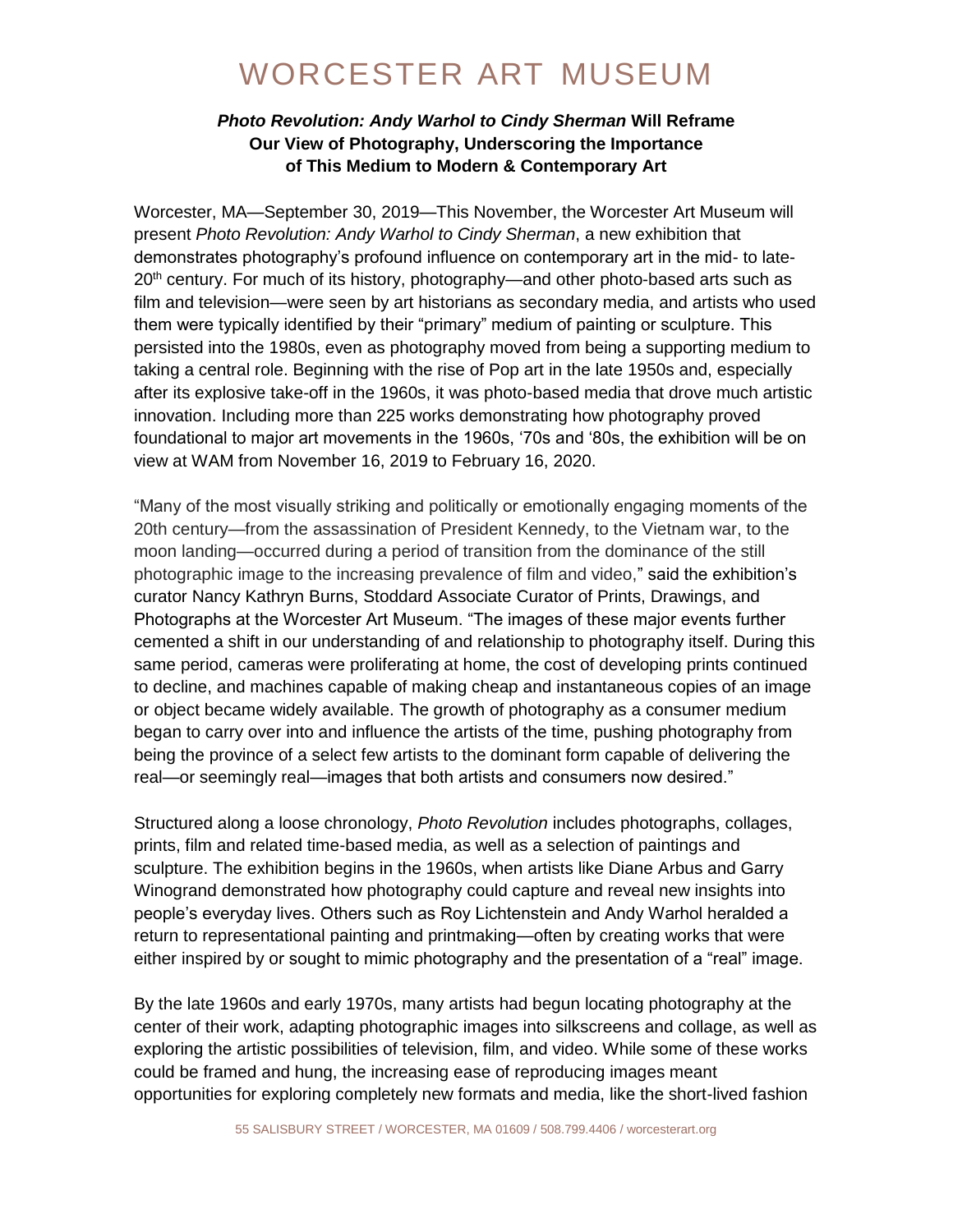fad of screenprinted paper dresses, made by artists such as Harry Gordon, which will be featured in the exhibition. During this same period, artists like John Baldessari and VALIE EXPORT begin exploring the artistic possibilities of television and related time-based media, in some cases using them for repetition and rotation of static images, and in other cases capturing performance pieces that then exist only through the resulting film and video works.

In the '70s, the photographic image continued to hold a central place within contemporary art. Cindy Sherman, Nan Goldin, and others used photography to engage with and challenge questions of identity and belonging and to explore the medium's capacity for humor and deception. But for other artists, such as Mike Mandel and Lesley Schiff, photography allowed them to engage—and also challenge—the viewer. For example, as visitors to the exhibition will see, Mandel's *Baseball Photographer Trading Cards* (1975) play with the conventions of the iconic Topps baseball card. Instead of baseball stats, they show images and stats for many of the sport's great photographers. Schiff's works, on the other hand, use a photocopier to create images that confuse their origins while appropriating a process more often associated with offices than art, not the gallery space. Schiff's *Baby Doll* (1981) draws on the common household object of a child's toy, but transforms it into an object at once recognizable and otherworldly using an everyday tool.

Responding to the tumultuous social and political climate, artists used photography to address themes of racial, social, and political inquiry. Photographs like John Dominis's *Black Power Salute, Mexico City Olympics* (1968), and John Paul Filo's *Kent State (May 4, 1970)* helped to document and cement these moments in people's minds. Lorraine O'Grady's *Young Queens (L: Nefertiti, age 24; R: Devonia, age 24)* (1980/1994) and Joe Brainard's *If Nancy had an Afro* (1972) play with the well-established figures—such as the ancient Egyptian Queen Nefertiti, or the comic strip character Nancy—to ask questions about our common understanding of these figures, and connecting them, both pointedly and playfully, with other cultures and identities.

Finally, *Photo Revolution* presents a range of "everyday" photographs, from lost-andrediscovered instant camera images of unknown people or objects to Andy Warhol's many candid Polaroids of celebrities such as John Kennedy Jr. and Lee Radziwill. Drawing in part on a substantial gift of vernacular photography from collector Peter J. Cohen, the exhibition demonstrates that the pervasiveness of photography as a medium does not undercut its impact as an art form. Rather, these images—most of which are unsigned, undated, and unidentifiable—reflect people's desire to capture artfully their daily joys and challenges, as a precursor to the Instagram culture of today.

"*Photo Revolution: Andy Warhol to Cindy Sherman* revisits the 1960s through 1980s from a viewpoint that champions photography as a driving force in contemporary art," said Matthias Waschek, the C. Jean and Myles McDonough Director of the Worcester Art Museum. "But while it draws on the Worcester Art Museum's extensive collection of prints and photographs, it is not really a photography show. Instead, it is an opportunity to track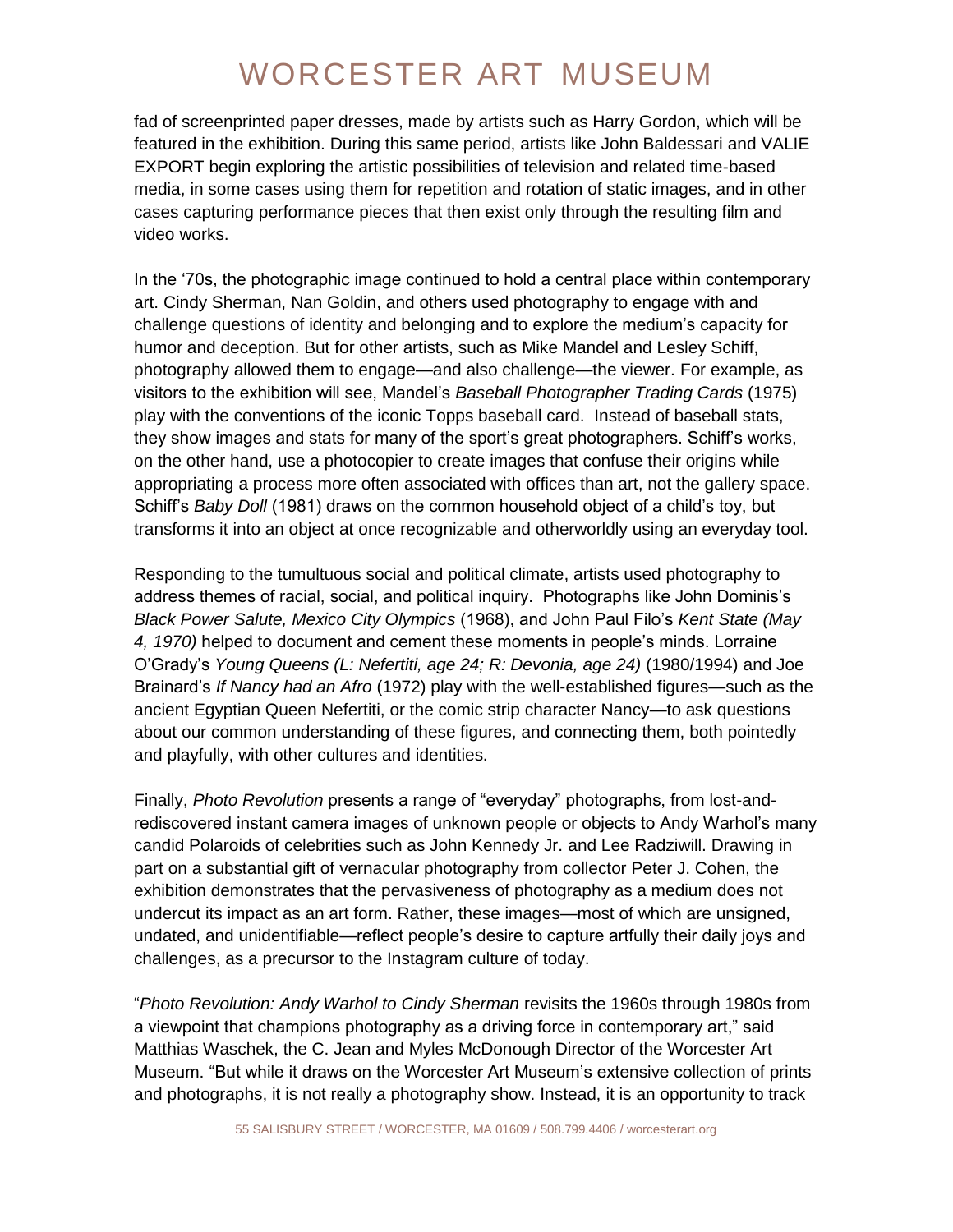some of the most eclectic and flourishing art movements of the mid- to late-20<sup>th</sup> century, when artists working in painting, sculpture, printmaking, film, and photography all inspired each other to new heights. I want to thank Nancy Burns for her incredible insights that led first to the thesis and then to the show itself, and also thank the many lenders whose works underscore important moments within the overall narrative."

Lenders to the exhibition include Colby College Museum of Art, Catherine M. Colinvaux, Cristin Tierney Gallery, Electronic Arts Intermix (EAI), James E. Hogan, Marlene and David Persky, Lesley Schiff, Video Data Bank, The Andy Warhol Museum and The Andy Warhol Foundation for the Visual Arts, and Wadsworth Atheneum Museum of Art. A fully illustrated catalogue accompanies the exhibition.

This exhibition is presented with support from the Lunder Foundation – Peter and Paula Lunder family, Catherine M. Colinvaux, and the Schwartz Charitable Foundation. Additional support is provided by the John M. Nelson Fund, Don and Mary Melville Contemporary Art Fund, Hall and Kate Peterson Photography Fund, Heald Curatorial Fund, and the Ruth and John Adam, Jr. Exhibition Fund.

*Photo Revolution: Andy Warhol to Cindy Sherman* is sponsored by Fallon Health and Skinner Auctioneers and Appraisers.

### **Related programs:**

To launch *Photo Revolution: Andy Warhol to Cindy Sherman*, the Museum will host an opening party on **Friday, November 15 (6-7 pm preview for Members only; 7-11 pm for the general public).** The evening will include a DJ with dancing, hearty hors d'oeuvres, and cash bar. Guests are encouraged to come dressed in fashions of the 1960s-80s. Tickets are \$15 for WAM Members; \$25 for Nonmembers; \$15 for Students with valid college ID. Tickets may be purchased at photorevolution.eventbrite.com or at the door.

As part of its monthly Master Series Third Thursday program, the Museum will present a talk by Diana Tuite, Katz Curator of Modern and Contemporary Art at Colby College Museum of Art, on **Thursday, November 21 at 6:00 p.m.** A reception will follow the program, which is free with Museum admission. Master Series Third Thursday programs are hosted by the WAM Members' Council and sponsored by AbbVie. Additional support is provided by the Michie Family Curatorial Fund, the Amelia and Robert H. Haley Memorial Lecture Fund, the Bernard and Louise Palitz Fund, and the Spear Fund for Public Programs.